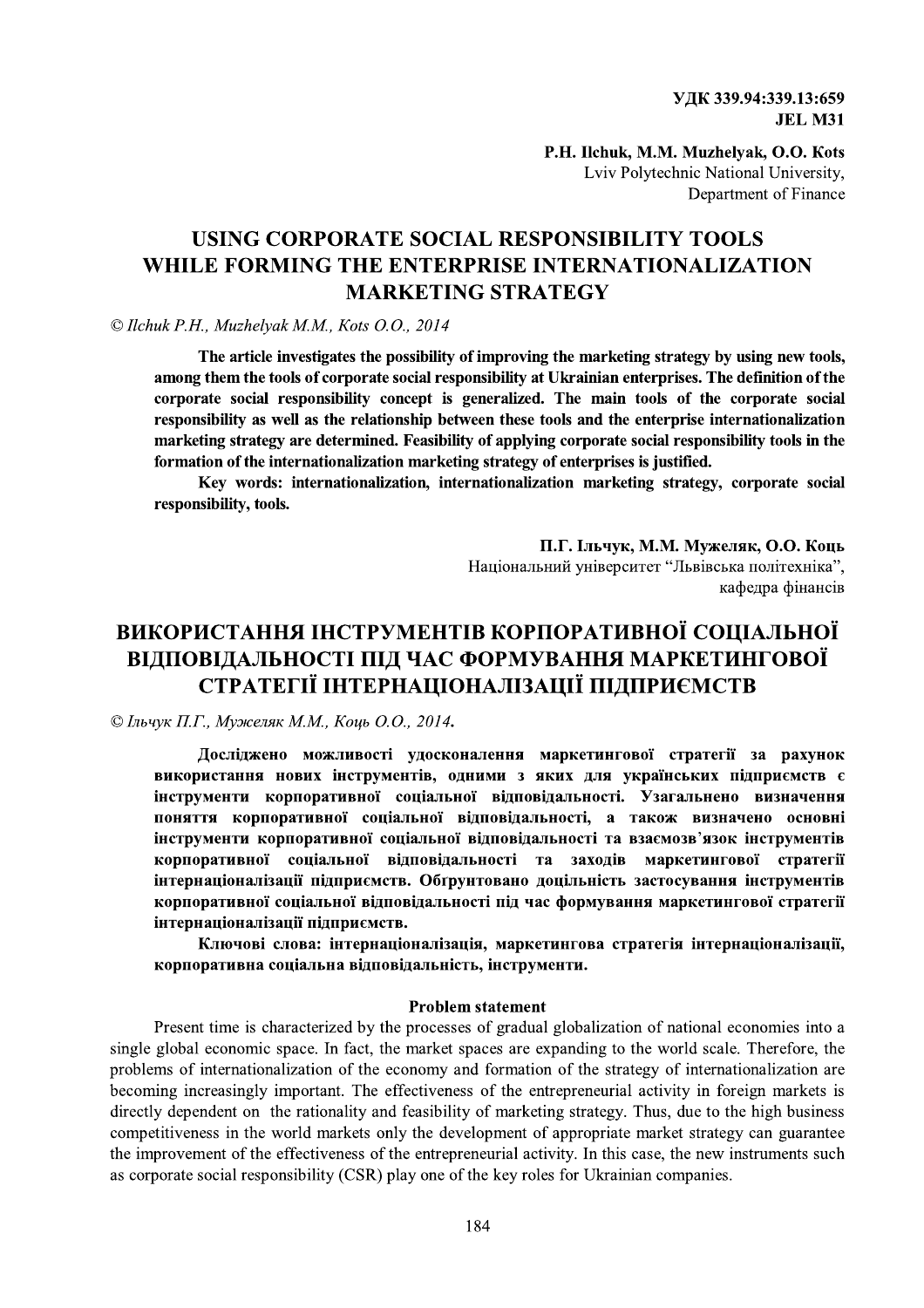Today the principles of CSR are more and more often being implemented in the activities of the domestic enterprises, particularly through the implementation of specific actions that take into account the interests of both internal and external stakeholders. The advantages of the implementation of CSR include creating a positive image of the company (brand), increasing its investment attractiveness, increasing sales, improving motivation system and productivity, etc.

Taking into account that in the current economic situation the majority of domestic enterprises are focused on the decisions related to the internationalization activities, it is of great importance to define the main CSR tools and their connection to international marketing strategy activities of enterprises.

### Analysis of recent research and publications

Prerequisites for the formation of the concept of strategic management industry in Ukraine, its internationalization and the impact of internationalization on the competitiveness of Ukraine's economy are explored in the articles of M. M. Shevchenko [21, 22]. O. V. Kiforenko analyzed the causes of internationalization [11, p. 113] and internationalization stages [11, p. 114].

The characteristics of individual strategies, models and forms of internationalization for automotive industry are shown by T. Laduba [9], for retail – by L. O. Lihonenko [10] and for advertising industry – by O. Gohberg [5].

M. I. Golubov [4] and V. G. Popova [17] examined requirements for Ukraine's integration into the global capital markets and the internationalization features of Ukrainian capital market in terms of the transformation processes in the global economy.

Today, scientists do not pay much attention on opportunities and mechanisms of CSR tools in the formation of international marketing strategy of enterprises. There is a lack of assessment of the impact of the application of CSR tools on the result of financial activity of the enterprise that implements the internationalization strategy.

The concept of CSR has been and remains a subject of research in which one can find different approaches to the definition of this category (table 1).

Table 1

| Economists                | The interpretation of the concept of CSR                                                  |  |  |  |  |  |  |  |
|---------------------------|-------------------------------------------------------------------------------------------|--|--|--|--|--|--|--|
| M. Mescon, M. Albert      | Voluntary participation of the company in dealing with social issues, which involves      |  |  |  |  |  |  |  |
| F. Khedouri [15, c. 101]  | allocation of resources and efforts for the benefit of local communities and society as a |  |  |  |  |  |  |  |
|                           | whole.                                                                                    |  |  |  |  |  |  |  |
| P. N. Bloom,              | The commitments of the company to its stakeholders $-$ to people and groups that may      |  |  |  |  |  |  |  |
| G. T. Hundlah [24]        | be affected and who affect corporate policy of the company. These commitments are         |  |  |  |  |  |  |  |
|                           | beyond legal requirements and responsibilities of the company to its shareholders, but    |  |  |  |  |  |  |  |
|                           | fulfillment of these obligations minimize any adverse effects and at the same time        |  |  |  |  |  |  |  |
|                           | maximize beneficial effects of long-term impact of the company on society.                |  |  |  |  |  |  |  |
| L. N. Konovalov,          | Set of voluntary commitments that are agreed on by the key stakeholders, which            |  |  |  |  |  |  |  |
| M. I. Korsakov,           | correspond to the level of specificity and development of the corporation and are         |  |  |  |  |  |  |  |
| V. N. Yakymets, [12, p.   | aimed at the implementation (at the expense of the corporation) of internal and external  |  |  |  |  |  |  |  |
| 41]                       | social programs, the results of which will contribute to the development of the           |  |  |  |  |  |  |  |
|                           | company, improve its reputation and image, establishment of corporate identity and        |  |  |  |  |  |  |  |
|                           | promotion of constructive partnerships with government, business partners, local          |  |  |  |  |  |  |  |
|                           | communities and community organizations.                                                  |  |  |  |  |  |  |  |
| L. A. Hrytsyna, [6, p. 7] | Voluntary activities of the company that exceed certain legislative requirements of the   |  |  |  |  |  |  |  |
|                           | company and include environmental, social, labor and economic responsibilities to the     |  |  |  |  |  |  |  |
|                           | society, local communities, employees,<br>environment,<br>suppliers,<br>customers,        |  |  |  |  |  |  |  |
|                           | shareholders.                                                                             |  |  |  |  |  |  |  |
| O. J. Malinovska [14, p.  | Moral and ethical responsibility of businesses for the level of service they provide,     |  |  |  |  |  |  |  |
| 2011                      | their products quality, as well as the creation of the environment of harmonic            |  |  |  |  |  |  |  |
|                           | relationships between employees, partners, customers and society as a whole in            |  |  |  |  |  |  |  |
|                           | addressing social problems.                                                               |  |  |  |  |  |  |  |

## The economists' interpretation of the concept of CSR

Source: authors summarized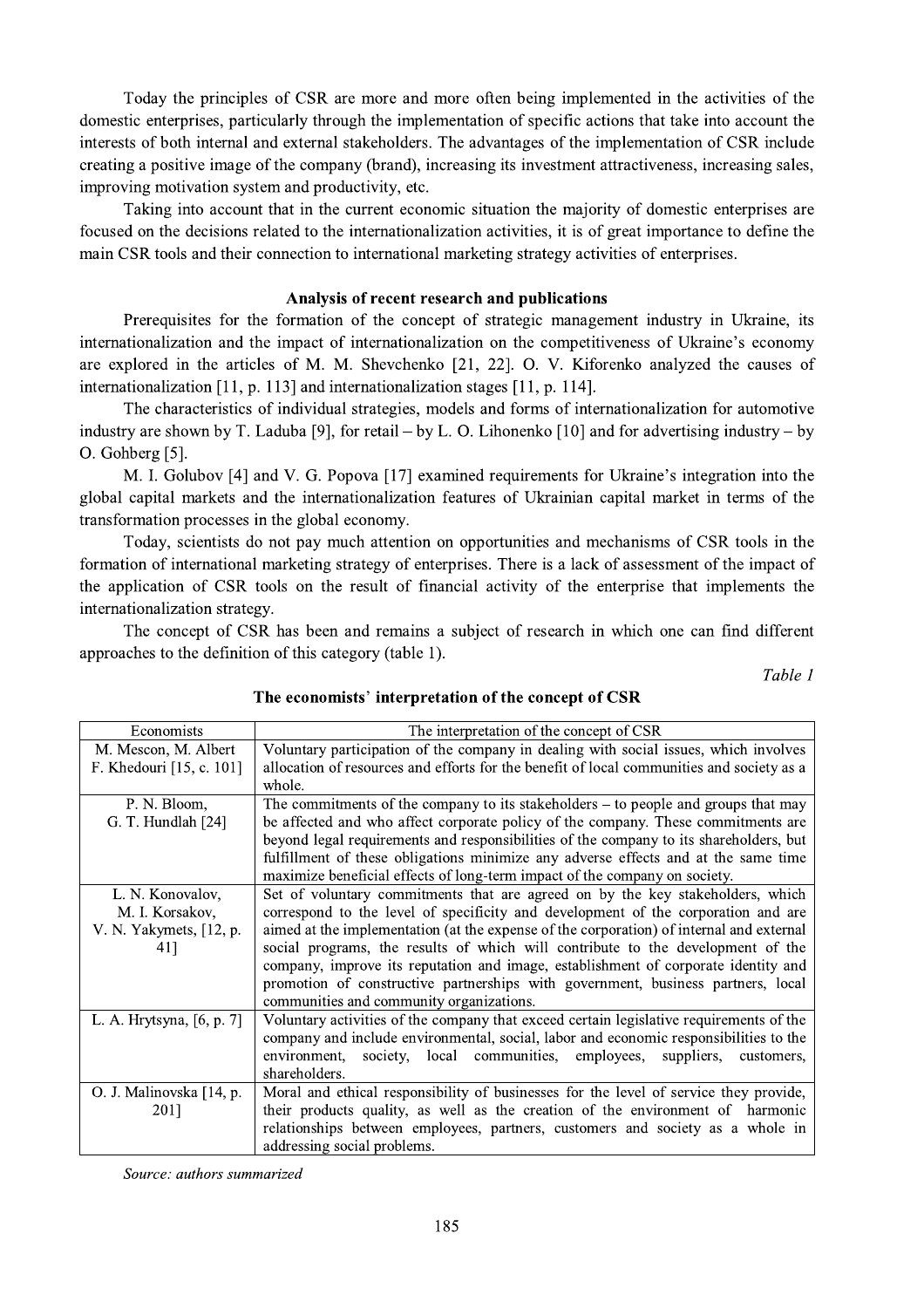Thus, foreign and domestic scholars, no matter how they define the basics of  $CSR$  – either as commitment, or an activity or policy, or the way of business process management – speak mostly about the type of achievements and results the main stakeholders are interested in.

As mentioned above, CSR is a complex and functional concept that is described by the basis of the principles, levels, types, directions and methods of its realization (table 2).

Table 2

| Items specifications      | The characteristics                                                                                                                                                                                                                                |  |  |  |  |
|---------------------------|----------------------------------------------------------------------------------------------------------------------------------------------------------------------------------------------------------------------------------------------------|--|--|--|--|
| CSR objects               | Stakeholders: owners, employees, suppliers, competitors, customers, government and local<br>communities                                                                                                                                            |  |  |  |  |
| Ways to ensure of<br>CSR. | Instructional, resources, information and legal support                                                                                                                                                                                            |  |  |  |  |
| CSR standards             | Product quality standards, environmental standards, standards of the International Labour<br>Organisation, standard ISO 26000 "Guidance on social responsibility," standard GRI (Global<br>Reporting Initiative) G3, United Nations global compact |  |  |  |  |
| Areas of CSR              | Social (social and employment), economic, environmental                                                                                                                                                                                            |  |  |  |  |
| CSR tools                 | КСВ-програми, соціальне партнерство, соціальні інвестиції, нефінансовий звіт                                                                                                                                                                       |  |  |  |  |
| CSR principles            | Добровільності, прозорості, звітності, етичної поведінки, економічності                                                                                                                                                                            |  |  |  |  |
| Types of CSR              | Internal and external CSR                                                                                                                                                                                                                          |  |  |  |  |
| Levels of CSR             | Basic level (timely payment of taxes, payment of salaries, provision of new jobs), the second<br>level (improving skills of employees, preventive care, housing, social development), the third<br>(higher) level (charity).                       |  |  |  |  |

### **Characteristics of CSR for individual elements**

Source: authors summarized

Analyzing individual features of CSR mentioned above we propose that CSR tools should be used in the formation of international marketing strategy of enterprises, because they allow bringing the reputation of the company (brand) to the expectations of the customers from the world markets. The CSR tools allow to complement the name of the company (brand) by additional positive characteristics in overseas markets. However, all the analyzed studies omit the opportunities and ways to use the tools of CSR in the formation of international marketing strategy of enterprises.

## **Objectives**

The main objective of this study is to determine the main CSR tools and to explore the possibility of their use in the formation of international marketing strategy of enterprises.

## **Materials**

It is very often insufficient for companies to produce and sell their products only in the domestic market of one country. The expansion of the enterprise activity beyond the domestic market is directly determined by its ability for internationalization.

Internationalization  $-$  is an adaptation activity of the enterprise to the economic conditions in foreign markets and its immediate implementation in these markets. Enterprises that manage to internationalize get a competitive advantage that guarantees a positive ultimate financial result. Foreign markets activity is implemented within an integrated component of the strategies at various levels.

It involves the formation of a strategic pyramid – wide strategy (corporate level), business strategy (strategic business units level) and functional strategies (functional units level) [13, p.17].

Strategy of internationalization  $-$  it is a set of actions and measures for activities of enterprises on foreign markets.

The need to form a strategy of internationalization appears due to the globalization of the world economy, i.e. by growing number of interconnections between national economies.

Within the internationalization strategies enterprises appear in foreign markets, making a choice between concentration and diversification activities of value chain, and ways of coordination all over the world in order to achieve local, regional or global benefits. It is therefore increasingly relevant to form the internationalization strategy of an enterprise.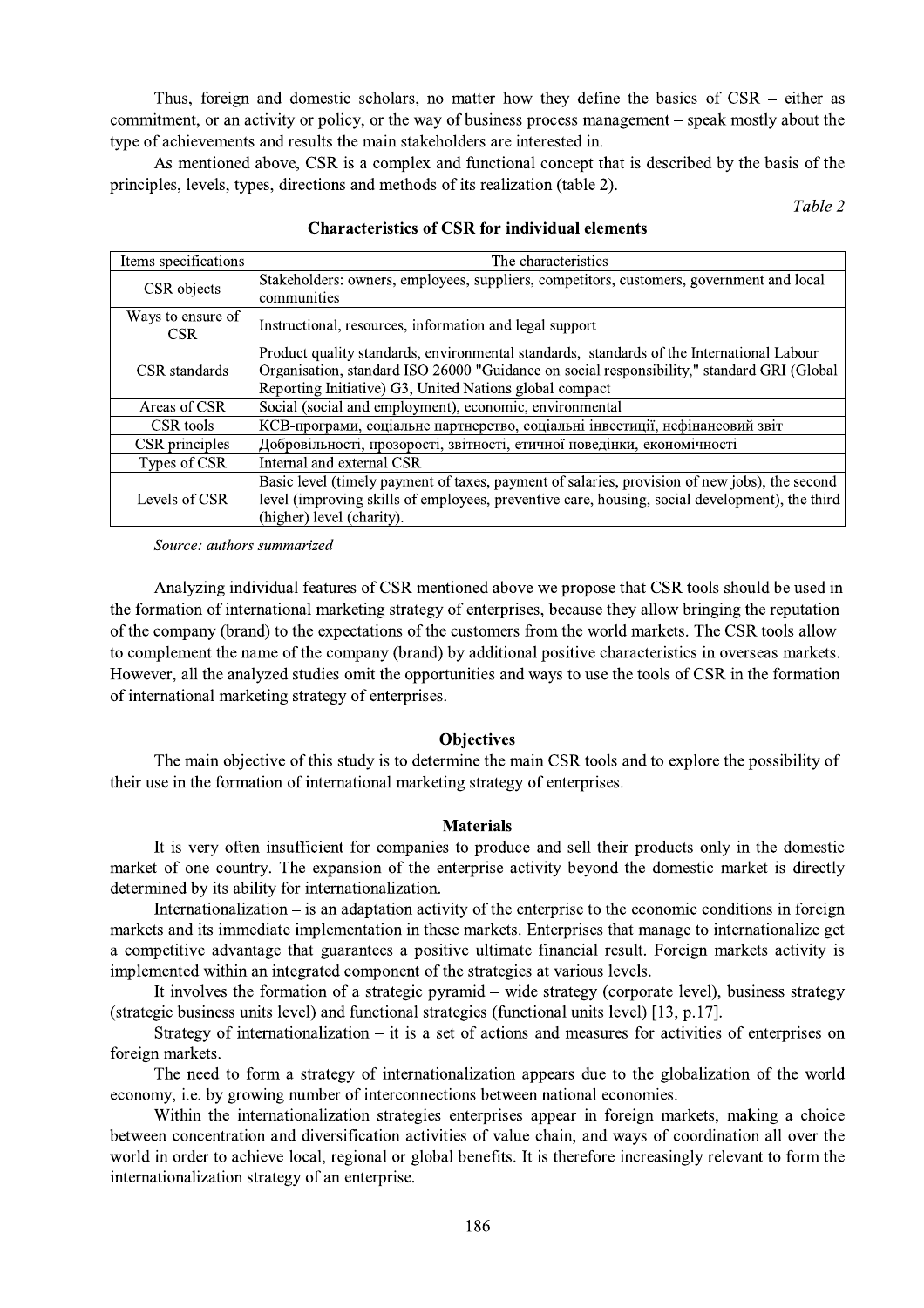Since the general form of an enterprise can be divided into three areas: production, marketing and finance, the internationalization strategies also consider it appropriate to divide the eligibility criteria for the direction of the activity of the enterprise into three types: 1) international production strategy; 2) international marketing strategy; 3) international financial strategy.

Formation of the internationalization strategy is a priority for the development of the national economy, because as noted by O. Pasichna "inclusion of the national economy or its constituent parts in the world economy should not be associated with waiting for a favorable moment, whereas national economic development must meet the trends of world markets and the national economy needs to integrate into the world economy without defining any conditions" [16, p. 37].

International marketing strategy should be defined as a set of actions and measures of enterprises promoting the products from producer to consumer in foreign markets. International marketing strategy has much narrower scope of application than the entire enterprise strategy. However, due to its role in the formation of the bid prices for the customers as well as in ensuring market competitiveness it is an important element of each type of strategy, including the one that defines the activity in emerging foreign markets.

Formation of the international marketing strategy is determined by many external and internal factors.

Factors of external nature that have impact on the formation of international marketing strategy are: those reflecting the peculiarities of economic activity (related to the level of internationalization of economic activity, to the level of competition intensity, to phase of the product life cycle, to the type of their customer, to characteristics of the product, to the consumer demands, to the level of profitability of economic activity and the level of legislative and regulatory impact of economic activity on businesses), correspondence of characteristics of the foreign and domestic markets, accessibility of the foreign markets and the risk of doing business there.

From the external factors key determinant of strategic activities that are formed within the international marketing strategy is the level of internationalization of economic activity. To characterize the level of internationalization of economic activity G. Yip proposed a certain qualitative model [25, c.  $35-39$ ; 26, c.  $73-133$ ].

The qualitative model of internationalization of economic activity is determined by a large number of factors, which are classified into four groups: market, cost, government regulation and competition. Due to the fact that internationalization is provided primarily by marketing activities in foreign markets, market group factors of internationalization of economic activity plays a major role.

The group of internationalization market factors of economic activity consists in: 1) correspondence between necessities and expectations of consumers; 2) the existence of global customers: 3) the existence of global and regional market channels; 4) development of markets and similarity in characteristics of different markets that would enable the transfer of marketing activities (including brand, sales promotion activities, etc.) [25, c. 35–37; 26, c. 80–98].

Among the important group of factors of the internationalization of economic activity that must be considered when forming the international marketing strategy of enterprises, are: 1) the existence of global competitors (internationalization can be caused by the need to stay ahead of global competitors) and 2) the ability to transfer a competitive advantage from one market to another  $[25, c. 38-39; 26, c. 122-128]$ .

The intensity of competition of certain economic activity should be also taken into account. This is a factor of an external nature, which influences the formation and implementation of all kinds of activities within the international marketing strategy.

At the same time it is necessary to take into account the accessibility to foreign markets. Enterprises that have permanent positive image of socially responsible economic operator or enterprises that works with social investments can overcome much easier all the obstacles that are created just by the factor of the accessibility to foreign markets.

It means there are direct correlation factors that influence the formation of international marketing strategy of enterprises on one hand and CSR tools used by the enterprise on the other hand. In particular, the use of CSR tools makes an impact on the following international marketing strategy factors: correspondence between the needs and expectations of customers, similarity in characteristics of domestic and foreign markets as well as their accessibility.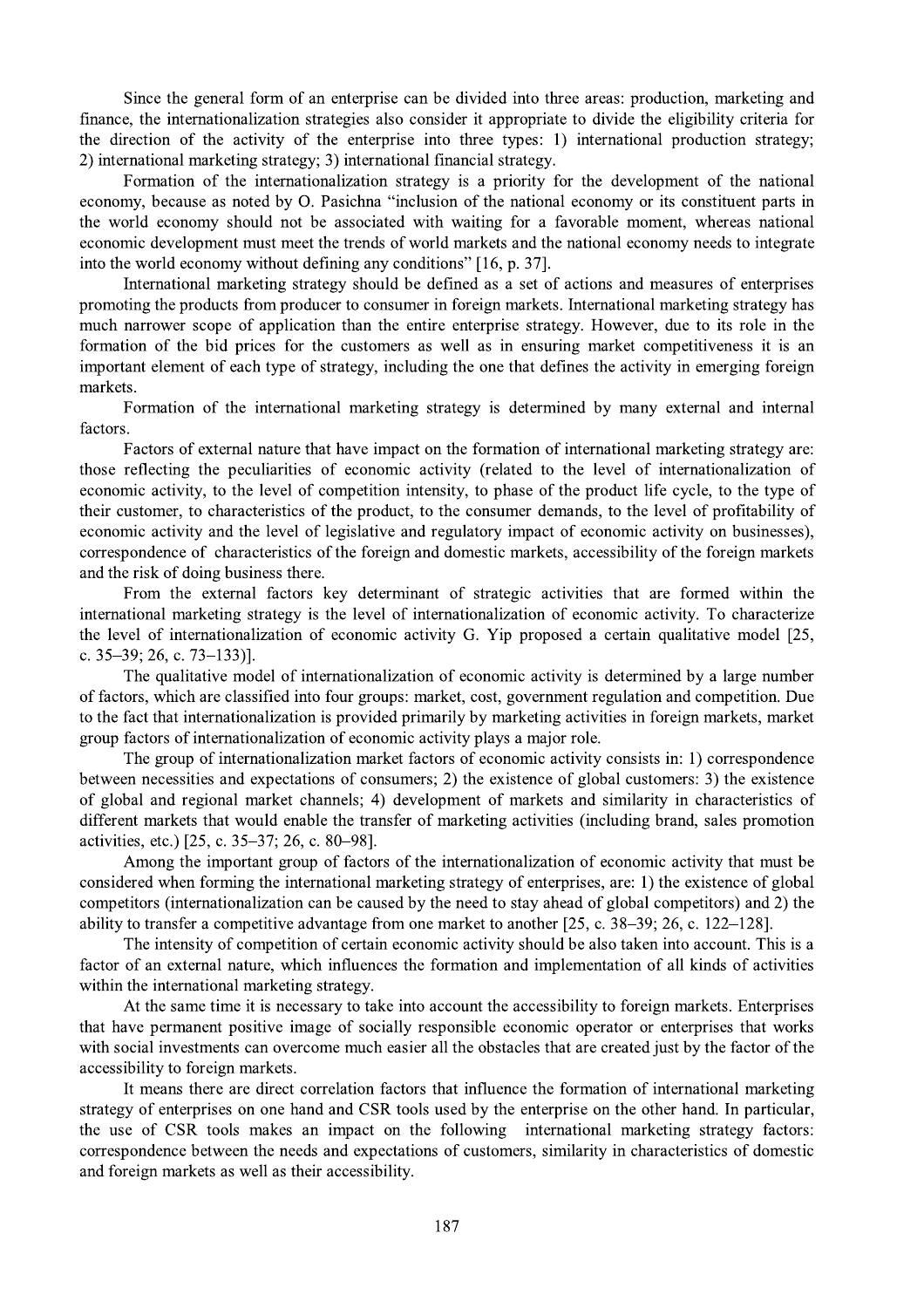D. G. Lukyanenko, A. M. Poruchnyk, L. L. Antonjuk and others scientists analyzed and summarized various strategies and marketing tools in foreign markets [19, p. 293–312]. U. V. Ilyasova explores different parts of the international marketing that should be taken into account when forming the international marketing strategy [8, p. 105].

The set of activities to form the strategy of internationalization of enterprises can be classified into two groups – foreign expansion activities and activities that assume presence in foreign markets, which are essential elements of the model of international marketing strategy.

The foreign expansion activities are the part of the enterprise-wide strategy, while the strategic activities that assume presence in foreign markets are carried out on the functional level (table 3).

Table 3

| the filter hational marketing strategy                            |                                                             |                                                                |                   |                                                                |  |  |  |  |  |  |
|-------------------------------------------------------------------|-------------------------------------------------------------|----------------------------------------------------------------|-------------------|----------------------------------------------------------------|--|--|--|--|--|--|
| Activities that assume presence in<br>foreign markets             | Types of activities that assume presence in foreign markets |                                                                |                   |                                                                |  |  |  |  |  |  |
| Segmentation and target market<br>selection                       | Presence in the<br>market through<br>"trading strategies"   | Presence in the market<br>through "cooperative"<br>strategies" |                   | Presence in the market<br>through "hierarchical<br>strategies" |  |  |  |  |  |  |
| Setting targets for the selected<br>product and geographic market | Global strategy                                             |                                                                | National strategy |                                                                |  |  |  |  |  |  |
| Coordination of activities of value<br>chain                      | Low level of<br>coordination                                | The average level of<br>coordination                           |                   | A high level of<br>coordination                                |  |  |  |  |  |  |
| Standardization and adaptation of<br>marketing activities         | Standardization                                             |                                                                | Adaptation        |                                                                |  |  |  |  |  |  |

## Types of activities that assume presence in foreign markets within the international marketing strategy

Source: authors summarized

Thus, the possibility of using CSR tools exists during the implementation of standardization activities and adaptation of marketing activities, which include activities that assume presence in foreign markets.

The use of CSR tools is of particular relevance for Ukrainian companies where this practice is quite new. This is based on the fact that CSR tools are traditionally used by the companies that work in the countries with developed economies. In developed economies the fraction of companies that consider social responsibility as a priority is constantly growing and reaches 90 %. In particular, about 10 % of the corporate management investments done by the US companies can be considered as "social responsibility" investments [18].

Under this circumstances Ukrainian enterprises appear in the economic environment where the use of CSR tools is proved to be effective for creating a corporate identity of the enterprise (brand) and deliver positive information about enterprise to consumers in foreign markets. Considering factors mentioned above domestic enterprises should use the tools of CSR and improve the effectiveness of their application to ensure the effectiveness of internationalization activities.

The schematics of CSR tools related to the formation of enterprise internationalization strategy is shown in fig. 1. Fig. 2 presents the direct application of CSR tools in the development of international marketing strategy in conjunction with its activities.

The main goal of using the CSR tools is to ensure the effectiveness of the international marketing strategy, however using the CSR tools will also improve the financial results. Some studies show a positive correlation between enterprise financial indexes and scale of their socially responsible activities [18].

The common practise of the enterprises whose main purpose is to maximize profits is using the CSR tools to improve their efficiency, in particular by improving the financial indexes. The founder of the proof of the relationship of increasing financial results as indirect objective measures of CSR and CSR tools, was a prominent American economist Milton Friedman, who published his work "The social responsibility of business is to maximize the profit" in 1970 [23].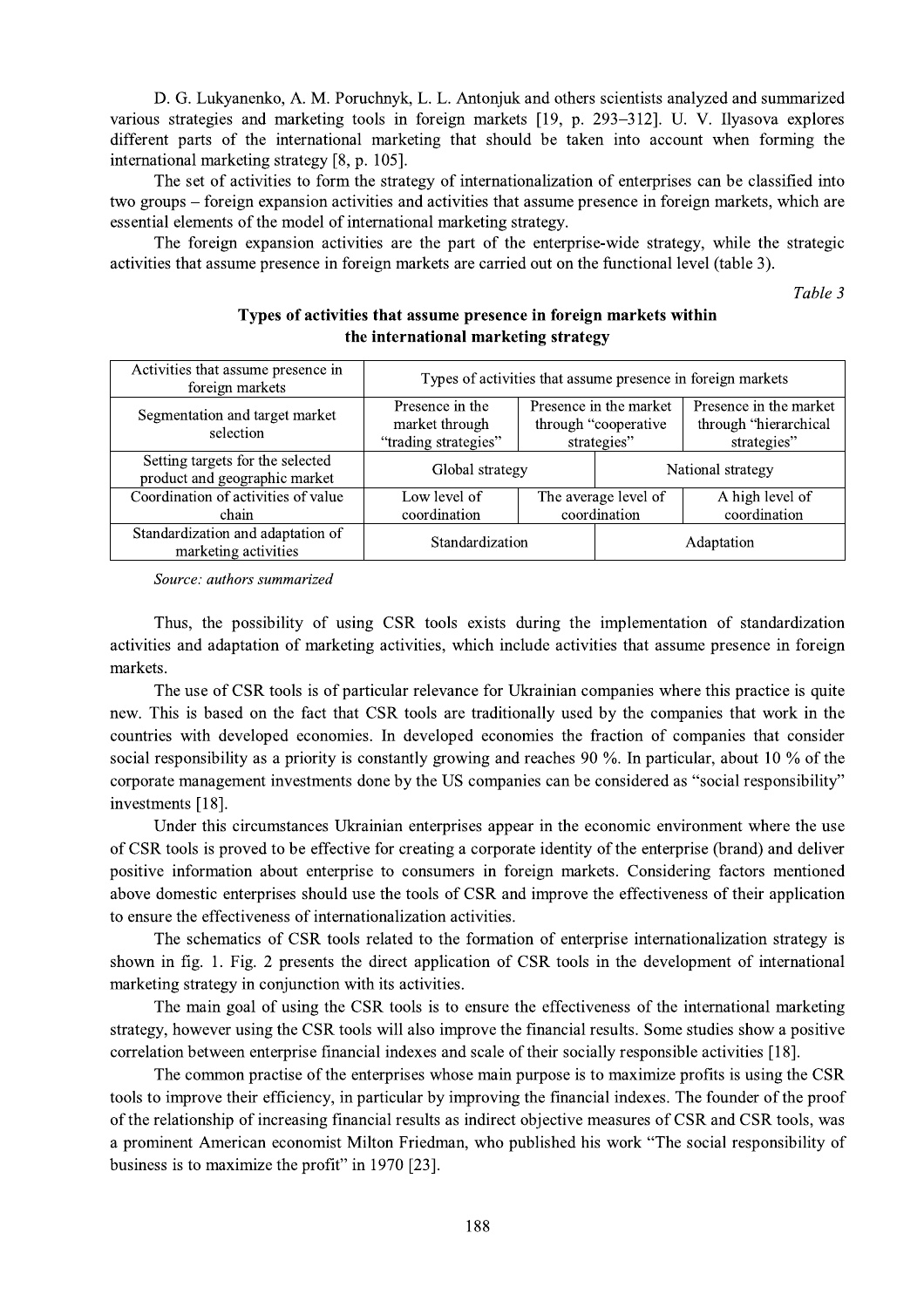

Fig. 1. Place of using CSR tools during the formation of enterprise strategy of internationalization (authoring)



Fig. 2. Relationship of CSR tools and international marketing strategy measures of enterprises (authoring)

The results of the survey about the necessity the CSR tools implementation into business that considered various enterprises has shown that only half of the respondents (53.3 %) consider it necessary to introduce a business policy and practice social responsibility, 41.1 % did not consider it necessary and latest 5.6 % of companies indicated no need for implementing social responsibility [1; 7, p.17]. Besides, comparing the types of companies that actively implement CSR practices, it was noted that the share of state-owned enterprises fell by 39.5 % at a time when the share of private companies practicing CSR increased from 62.1 % to 74.9 % [1; 7, p.18].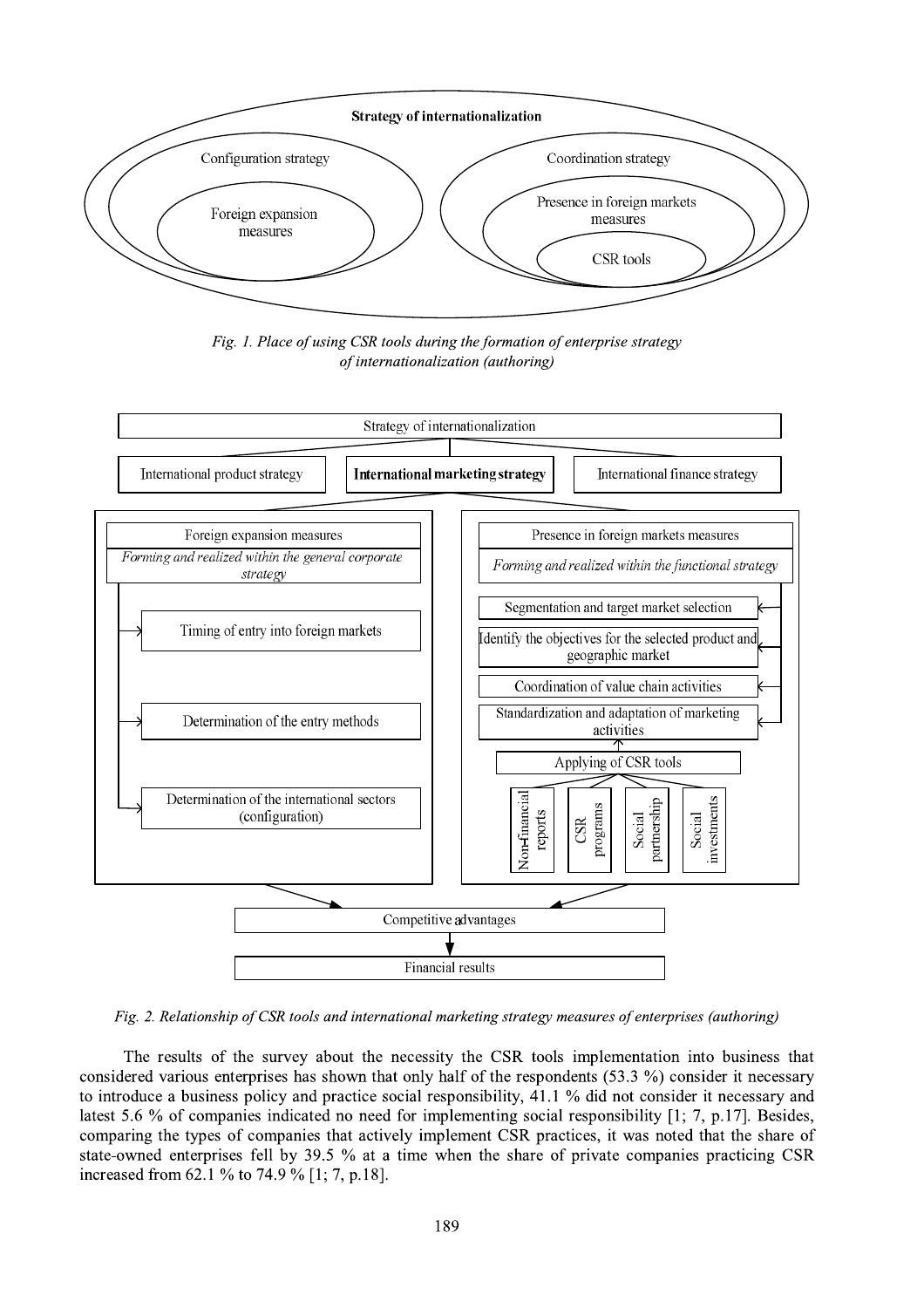32.7 % of Ukrainian companies reported that they do not practice social responsibility activities. For the most of them social responsibility programs/activities are not relevant, because of the lack of funds (61.4 %). Every tenth company that is not taking part in social responsibility activities, claimed that it is a function of the state, not the business  $[1; 7, p. 25]$ . Only 29.6 % of companies have certain social responsibility strategy [1; 7, p. 29]. More than the half of Ukrainian companies (55 %) who were taking part in the survey are implementing CSR activities constantly, almost every tenth company  $(9\%')$  – more than once in six months, the rest of Ukrainian enterprises – from time to time  $[1, 7, p. 22]$ .

It should be also noticed that a fraction of companies that report on the results of social policies or make social statements is relatively low  $(31.4\%)$  [20, p. 166]. This reflects both the lack of knowledge of the method of its formation, as well as a frivolous attitude to the corporate social responsibility issues.

The main CSR tools are non-financial reports, CSR programs, social partnership and social investment.

Non-financial reports are one of the most commonly used CSR tools used by the domestic and foreign enterprises.

There are two standardized forms of non-financial reports:

1) Communication on Progress (COP) - is a must for companies that have pledged to adhere to the principles of the UN Global Compact (UN Global Compact are required to publish its first Communication on Progress within one year from the date of joining this initiative and will continue to annually prepare such reports, during the first 5 years; the report should disclose the implementation of at least 2 of the 4 units of the principles of UN Global Compact at the company's choice (human rights, labor relations, environment, anti-corruption activities); after 5 years of membership in UN Global Compact the Communication on Progress has to have all the blocks of the principles of UN Global Compact displayed  $[3, pp. 11-12];$ 

2) Global Reporting Initiative (GRI) – report that provides economic, environmental and social performance of the company [3, pp.  $11-12$ ].

In 2012, Ukraine has almost doubled the number of non-financial reports: from 15 in  $2011 -$  to 35 in 2012. Most of the reports prepared in the form of Communication on Progress of the UN Global Compact, 2 - in free format, 5 companies ("Obolon", SCM, "Ernst & Young", "ArcelorMittal Kryvyy Rig", Platinum Bank) prepared a report according to the GRI standard [2]. Today about 200 domestic enterprises in various sectors (ranging from real to financial) perform non-financial reporting. For example, based on information posted on the official websites of "ArcelorMittal Kryvyy Rig" PJSC and of "Metinvest Holding" Ltd., that according to the index of transparency are leading the heavy industry of Ukraine in implementing the principles of CSR issues, we can find a format of non-financial reports which they published during the 2008–2012 (table 4).

Table 4

## Forms of non-financial accounts of leaders of CSR implementation in heavy industry in Ukraine in 2008-2012

| Enterprises                     | $2008$ year | $2009$ year | $2010$ vear | $2011$ year | $2012$ vear |
|---------------------------------|-------------|-------------|-------------|-------------|-------------|
| "ArcelorMittal Kryvyy Rig" PJSC | -           |             | COP         | GRI         | GRI         |
| "Metinvest Holding" Ltd.        | GRI         | GRI         |             | GRI         |             |

Source: authors formed on the basis of http://www.metinvestholding.com/ua and http://www.arcelormittal.com/ kryviyrih/?lang=ua

Various social programs that are developed and implemented by enterprises in the form of economic, environmental and social actions is another CSR tool.

For example, in 2012 "Metinvest Holding" Ltd. together with Mariupol government developed and approved at the session of the City Council the "Program of protection and environmental sanitation of Mariupol for the period of 2012–2020". The main objectives of this program are the reduction of the negative impact on the environment and the improvement of the environmental education of the population. Estimated funding of the program is \$800 million including \$600 million from "Metinvest" Holding" Ltd.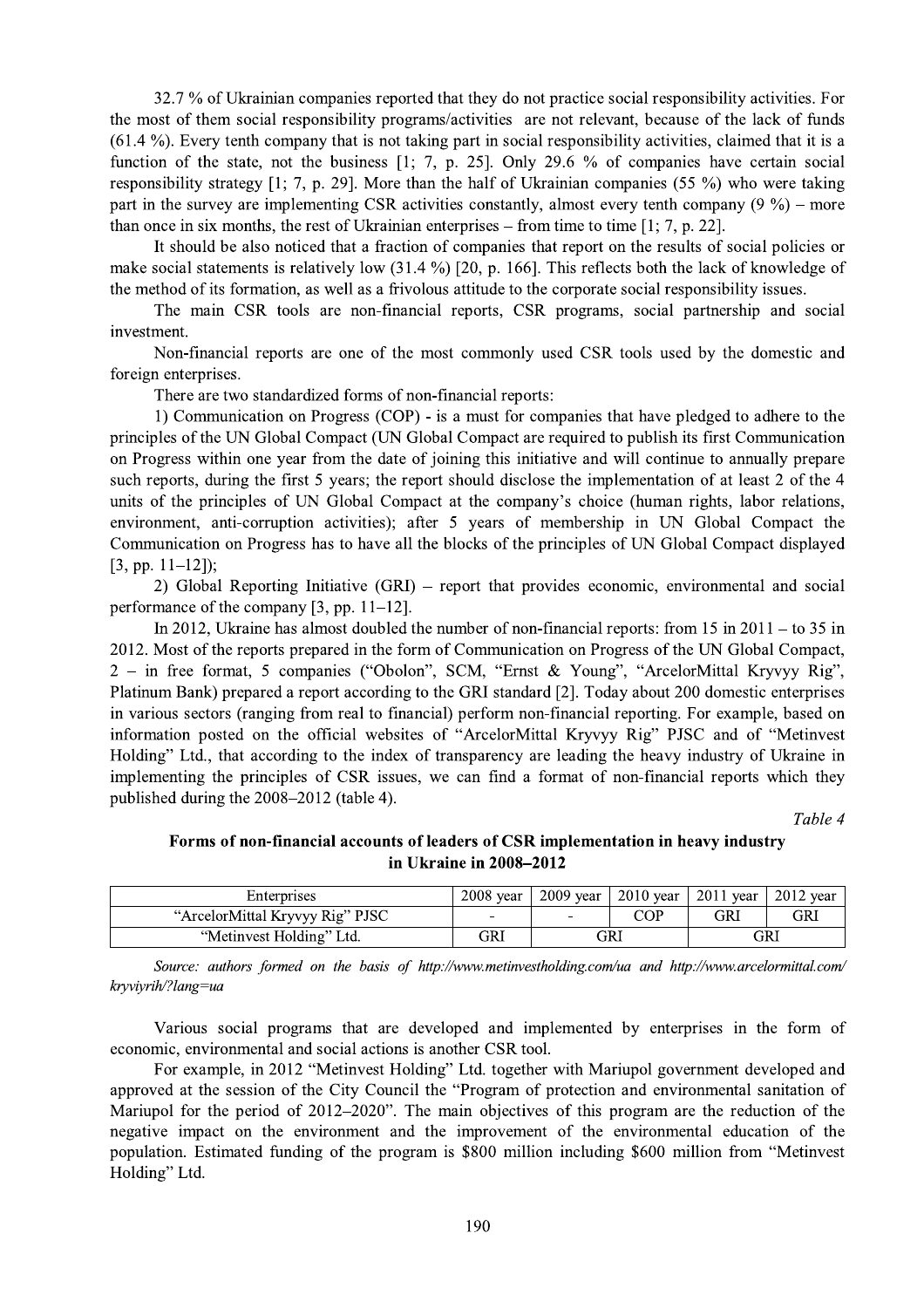Also deserves attention the local automated system for emergencies identification and informing the personnel introduced in 2012 by "ArcelorMittal Kryvyy Rig" PJSC. This system provides continuous automatic control of parameters of potential danger sources and automatically informs the operator about the critical values of monitored parameters. In the emergency case the working personnel is immidiately informed.. The above mentioned enterprise invested more than 17 million UAH in this project.

The use of CSR programs is influenced by the existing relations between employees and employers with the intermediary role of the state. These days creation of complex CSR programs that would take into account various social activities and ensure social development of the company become more and more imporatnt.

Social partnership as a CSR tool is used to adjust interests and to resolve conflicts in social and labor issues. Its main task is to prevent possible future conflicts and to resolve current and existing social and labor conflicts that take place in the enterprise.

Financial support for CSR is directly connected with such its tool as social investments, namely with funding lines and financing the maintenance and implementation of CSR. Based on non-financial reporting of "ArcelorMittal Kryvyy Rig" PJSC and "Metinvest Holding" Ltd. we systematized information about the amount of investment in environmental protection and labor protection for 2009–2012 (fig. 3).



Fig. 3. Dynamics of social investments of "ArcelorMittal Kryvyy Rig" PJSC and "Metinvest Holding" Ltd. for 2009-2012 Source: authors formed on the basis of http://www.metinvestholding.com/ua and http://www.arcelormittal.com/kryviyrih/?lang=ua

In fig. 3 one can observe the largest investments increase in "Metinvest Holding" Ltd. in 2011, as well as the investment of "ArcelorMittal Kryvyy Rig" PJSC in environmental protection in 2010 and in health and safety  $-$  in 2011. One can notice the significantly greater proportion of funding of the environmental programs.

The use of CSR tools in the formation of international marketing strategy of companies has internal organizational and methodological implications that consist in:

1) establishing of the separate management units or areas of CSR as integral structural units (eg, steering committee on corporate responsibility in "ArcelorMittal Kryvyy Rig" PJSC) in the organizational structure of the enterprise, either as a separate official person (eg, sustainable development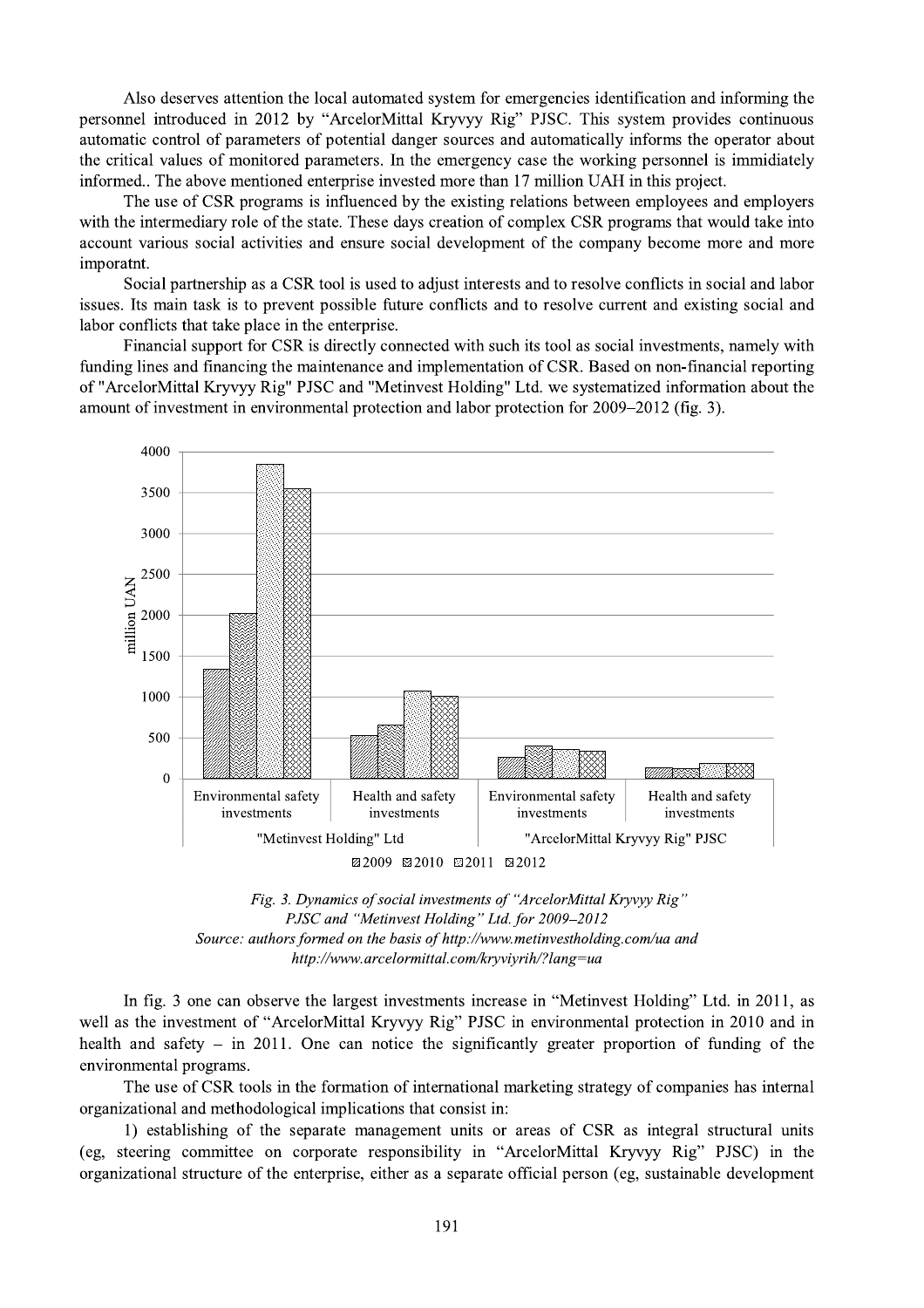manager in DTEK) or a specialist in corporate social responsibility and sponsorship and head of corporate communications at METRO Cash & Carry Ukraine);

2) the development of internal methodological and explanatory documentation in the form of instructions, regulations, etc. regarding the company's approach to the production of socially responsible activities (eg, "CSR policy of DTEK" and policies and standards developed by individual departments, agencies and experts of "ArcelorMittal Kryvyy Rig" PJSC).

3) the implementation of activities in certain CSR areas, where the content and results are published as non-financial reports. They are submitted either in the form of Communication on Progress, or in the form of Global Reporting Initiative, or in a separate report on social indicators, self-determined by enterprise.

#### **Conclusions**

The usage of the CSR tools by companies that build their international marketing strategy will bring the image of the company (brand) to the expectations of consumers along with additional positive characteristics.

For example, consumer expectation from the company that produces products for children would be the maximum support of children's development. This is why the use of social partnership tools with institutions of child development (of sportive, educational, scientific and artistic nature) or social investment in the form of various grants and scholarships for gifted children complements the image of the company (brand) that deals with the development of children.

An additional advantage of using the CSR tools by the companies that form their international marketing strategy is the ability to use them in foreign markets even if they are not used by the company in the domestic market.

#### **Prospects for further research**

In further studies, it is advisable to focus on the development of CSR programs, their implementation instruments and financial support in the context of enterprises that are doing business in foreign markets. One should clearly separate and identify CSR tools according to the level of internationalization, and design guidelines to incorporate CSR principles in the development and implementation of the international strategy of the company.

1. Аналітична доповідь Центру "Розвиток КСВ". Розвиток КСВ в Україні у 2012 році. 2013 рік [Електронний  $pecypc$ ]  $\overline{\phantom{a}}$ Режим  $\partial$ ocmyny: http://www.csr-Прогнози  $Ha$ ukraine.org/userfiles/file/zvit-last-2 (4).pdf. 2. Аналітичний звіт **Центру** "Розвиток КСВ". Корпоративна соціальна відповідальність 2005-2010: стан та перспектива розвитку [Електронний ресурс] // Режим доступу: http://issuu.com/csrcentre/docs/survey final site/29?e=0. 3. Воробей В. Нефінансова звітність: інструмент соціально відповідального бізнесу / В. Воробей, І. Журовська. - Київ: Інжиніринг, 2010. - 84 с. 4. Голубов М.І. Інтернаціоналізація українського ринку капіталу в умовах трансформаційних процесів у світовій економіці / М.І. Голубов // Проблемы развития внешнеэкономических связей и привлечения иностранных инвестиций: региональный аспект: сб. науч. трудов. - 2008. - Ч. 3. - С. 1179-1184. 5. Гохберг О.Ю. Інтернаціоналізація рекламної індустрії України: теоретичні основи дослідження, тенденції та проблеми / О.Ю. Гохберг // Культура народов причерноморья. - 2011. - № 216. - С.35-39. 6. Грицина Л.А. Механізм формування корпоративної соціальної відповідальності в управлінні підприємством: автореф. дис. на здобуття наук. ступеня канд. екон. наук: спец. 08.00.04 Економіка та управління підприємствами (машинобудування) / Л.А. Грицина. - Хмельницький, 2009. – 22 с. 7. Зінченко А.Г. Корпоративна соціальна відповідальність 2005–2010: стан та перспективи розвитку / А.Г. Зінченко, А.Г. Саприкіна. – К.: Фарбований лист, 2010. – 56 с. 8. Ілясова Ю.В. Теоретичні аспекти міжнародного маркетингу в системі зовнішньоекономічної діяльності підприємств / Ю.В. Ілясова // Вісник ДонНУЕТ. - 2010. - № 4 (48). - С. 102-108. 9. Ладуба Т.Ю. Інтернаціоналізація автомобільної промисловості в умовах зростання національних